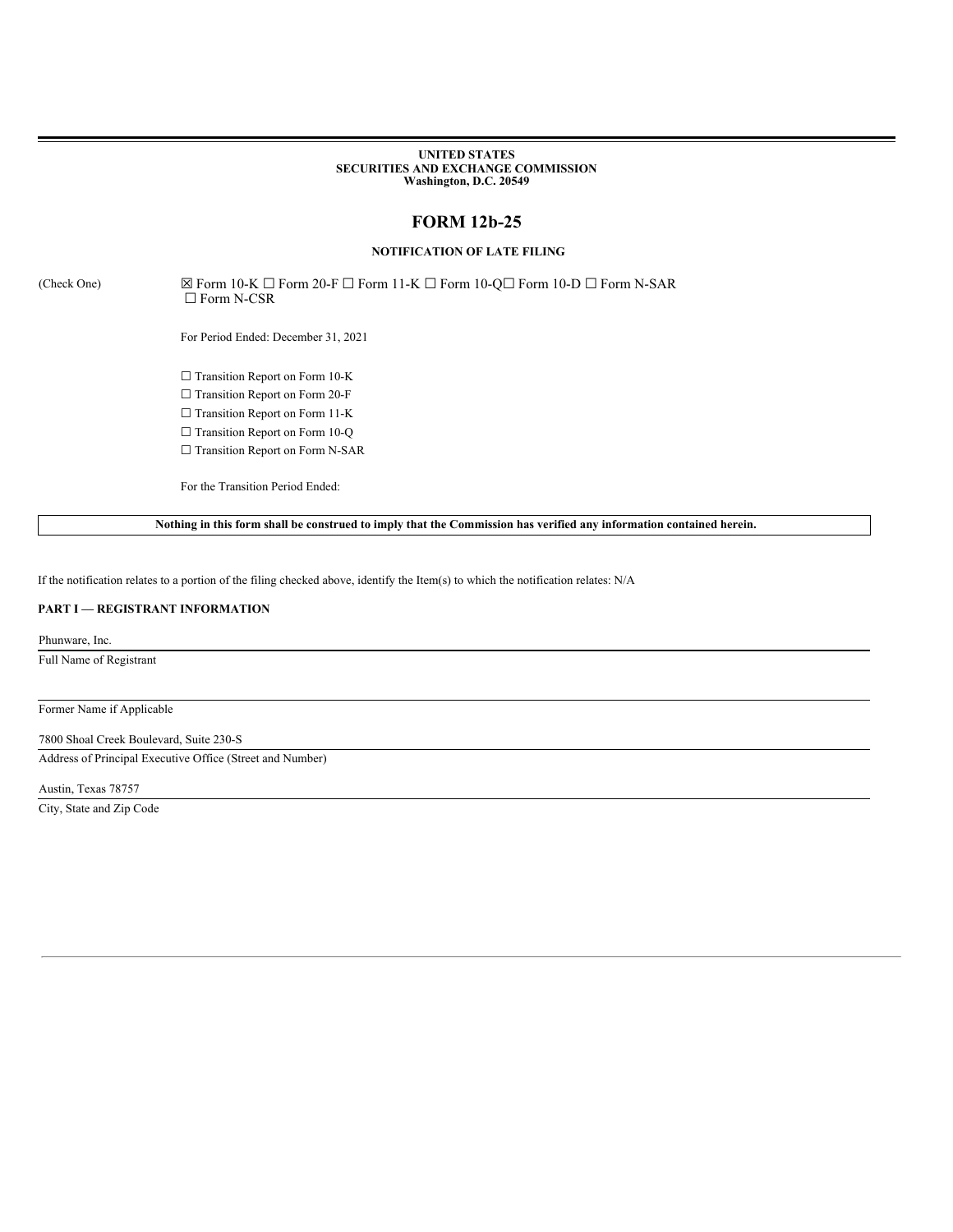### **PART II — RULES 12b-25(b) AND (c)**

If the subject report could not be filed without unreasonable effort or expense and the registrant seeks relief pursuant to Rule 12b-25(b), the following should be completed. (Check box if appropriate)

|   | (a) | The reason described in reasonable detail in Part III of this form could not be eliminated without unreasonable effort or expense;                                                                                                                                                                                                                                                                                                                                         |
|---|-----|----------------------------------------------------------------------------------------------------------------------------------------------------------------------------------------------------------------------------------------------------------------------------------------------------------------------------------------------------------------------------------------------------------------------------------------------------------------------------|
| 図 | (b) | The subject annual report, semi-annual report, transition report on Form 10-K, Form 20-F, Form 11-K, Form N-CEN or Form N-CSR, or portion thereof,<br>will be filed on or before the fifteenth calendar day following the prescribed due date; or the subject quarterly report of transition report on Form 10-Q, or<br>subject distribution report on Form 10-D, or portion thereof, will be filed on or before the fifth calendar day following the prescribed date; and |
|   | (c) | The accountant's statement or other exhibit required by Rule $12b-25(c)$ has been attached if applicable.                                                                                                                                                                                                                                                                                                                                                                  |

### **PART III — NARRATIVE**

State below in reasonable detail why Forms 10-K, 20-F, 11-K, 10-Q, 10-D, N-CEN, N-CSR, or the transition report or portion thereof, could not be filed within the prescribed time period.

Phunware, Inc. (the "Company," "we," "us," or "our") is filing this Notification of Late Filing on Form 12b-25 with respect to its Annual Report on Form 10-K for the fiscal year ended December 31, 2021 (the "Annual Report"). We are unable, without unreasonable effort and expense, to file our Annual Report in a timely manner, specifically related to additional audit procedures required by our independent registered public accounting firm related to our business combination and accounting for digital asset transactions. The Company expects it will be able to file its Annual Report on Form 10-K on or before the fifteenth calendar day following prescribed due date.

### **PART IV — OTHER INFORMATION**

(1) Name and telephone number of person to contact in regard to this notification

| Matt        |            |                      |
|-------------|------------|----------------------|
| : Aune      | - - -      | 693-4199             |
| <b>vame</b> | Area Code) | Number<br>l elenhone |

(2) Have all other periodic reports required under Section 13 or 15(d) of the Securities Exchange Act of 1934 or Section 30 of the Investment Company Act of 1940 during the preceding 12 months or for such shorter period that the registrant was required to file such report(s) been filed? If answer is no, identify report(s).  $\boxtimes$  Yes ☐No

(3) Is it anticipated that any significant change in results of operations from the corresponding period for the last fiscal year will be reflected by the earnings statements to be included in the subject report or portion thereof?  $\boxtimes$  Yes  $\Box$  No If so, attach an explanation of the anticipated change, both narratively and quantitatively, and, if appropriate, state the reasons why a reasonable estimate of the results cannot be made.

We announced financial results for the year ended December 31, 2021 in Exhibit 99.1 to our Current Report on Form 8-K filed with the Securities and Exchange Commission on March 23, 2022. We currently do not anticipate any material changes to the financial results reported therein.